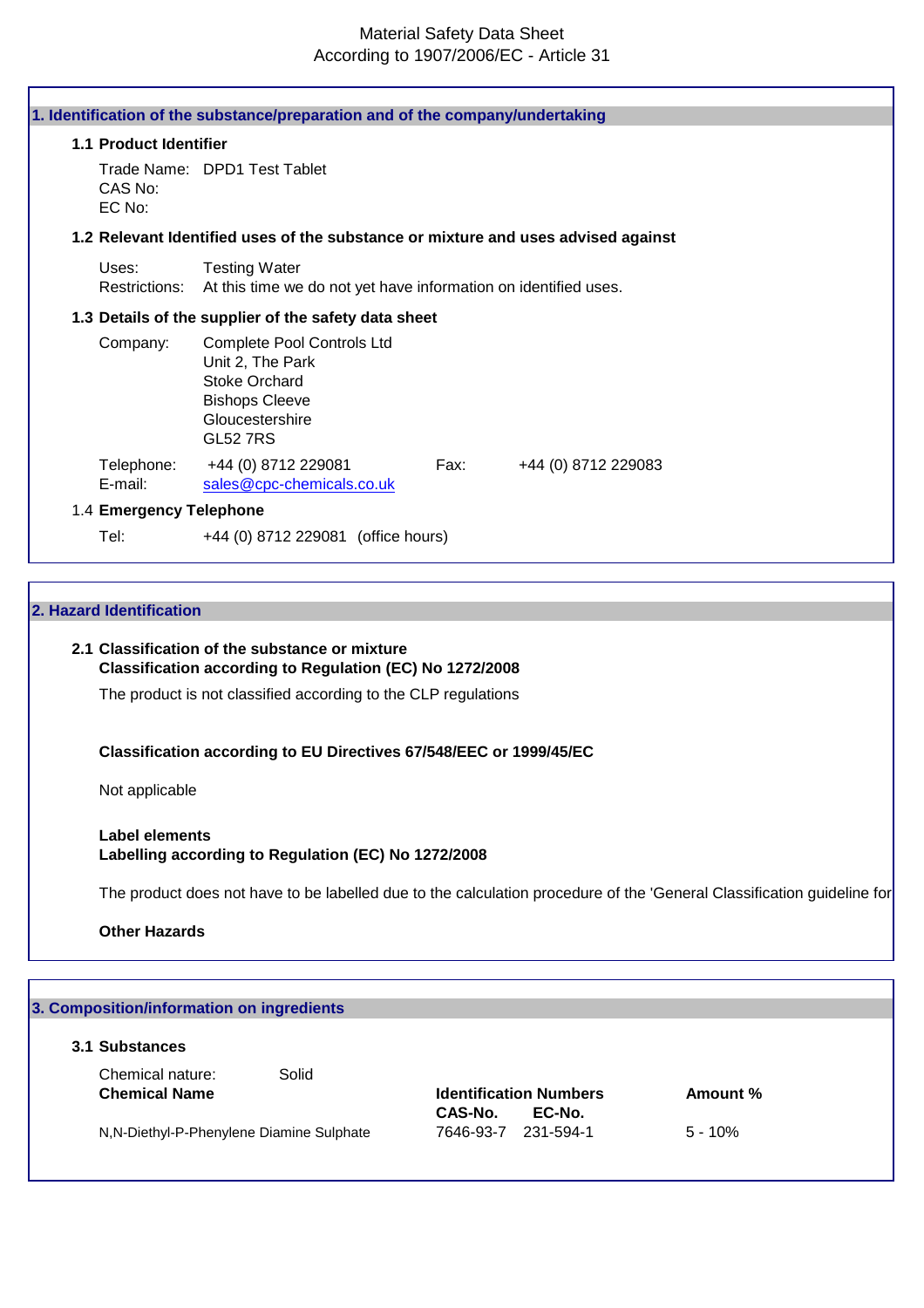|                                                                     | 4. First Aid measures                                                  |                                                                                                                                                                      |  |
|---------------------------------------------------------------------|------------------------------------------------------------------------|----------------------------------------------------------------------------------------------------------------------------------------------------------------------|--|
| 4.1<br><b>Description of first aid measures</b>                     |                                                                        |                                                                                                                                                                      |  |
|                                                                     | If inhaled:                                                            | Unlikely route of exposure as the product does not contain volatile substances.                                                                                      |  |
|                                                                     | If Ingested:                                                           | Immediately rinse mouth and drink plenty of water (200-300 ml). Get medical attention<br>immediately                                                                 |  |
| In case of skin contact:<br>washing                                 |                                                                        | Wash skin thoroughly with soap and water. Get medical attention if symptoms occur after                                                                              |  |
|                                                                     | In case of eye contact:                                                | Rinse immediately with plenty of water, also under the eyelids, for at least 15<br>Remove contact lenses. Get medical attention if irritation continues.<br>minutes. |  |
| 4.2 <br>Most important symptoms and effects, both acute and delayed |                                                                        |                                                                                                                                                                      |  |
|                                                                     | Symptoms:<br>Effects:                                                  | No further information available.<br>No further information available.                                                                                               |  |
| 4.3                                                                 | Indication of immediate medical attention and special treatment needed |                                                                                                                                                                      |  |
| Treatment<br><b>Treat Symptomatically.</b>                          |                                                                        |                                                                                                                                                                      |  |

## **5. Fire fighting measures**

Г

## **5.1 Extinguishing media:**

| Suitable extinguishing media:                                    | Use extinguishing measures that are appropriate to the surrounding<br>environment. |
|------------------------------------------------------------------|------------------------------------------------------------------------------------|
| Unsuitable extinguishing media:                                  | No information available.                                                          |
| 5.2 Special hazards arising from the substance or mixture        |                                                                                    |
| Specific Hazards during fire fighting: No information available. |                                                                                    |
| 5.3 Advice for fire-fighters                                     |                                                                                    |
| Special protective equipment                                     | No information available.                                                          |
| Further Information:                                             | No information available.                                                          |

| 6. Accidental release Measures                            |                                                                                                                                                 |
|-----------------------------------------------------------|-------------------------------------------------------------------------------------------------------------------------------------------------|
|                                                           | 6.1 Personal precautions, protective equipment and emergency procedures                                                                         |
| Personal Precautions:                                     | Use personal protective equipment. Provide adequate ventilation.<br>Avoid contact with skin and eyes.<br>For personal protection see section 8. |
| <b>6.2 Environmental precautions</b>                      |                                                                                                                                                 |
| Environmental precautions:                                | Not relevant considering the small amounts used.                                                                                                |
| 6.3 Methods and materials for containment and cleaning up |                                                                                                                                                 |
| Methods and materials for<br>containment and cleaning up  | Avoid generation and spreading of dust. Collect in containers and seal<br>securely. Flush the area with water.                                  |
| 6.4 Reference to other sections                           |                                                                                                                                                 |
| For personal protection see section 8                     |                                                                                                                                                 |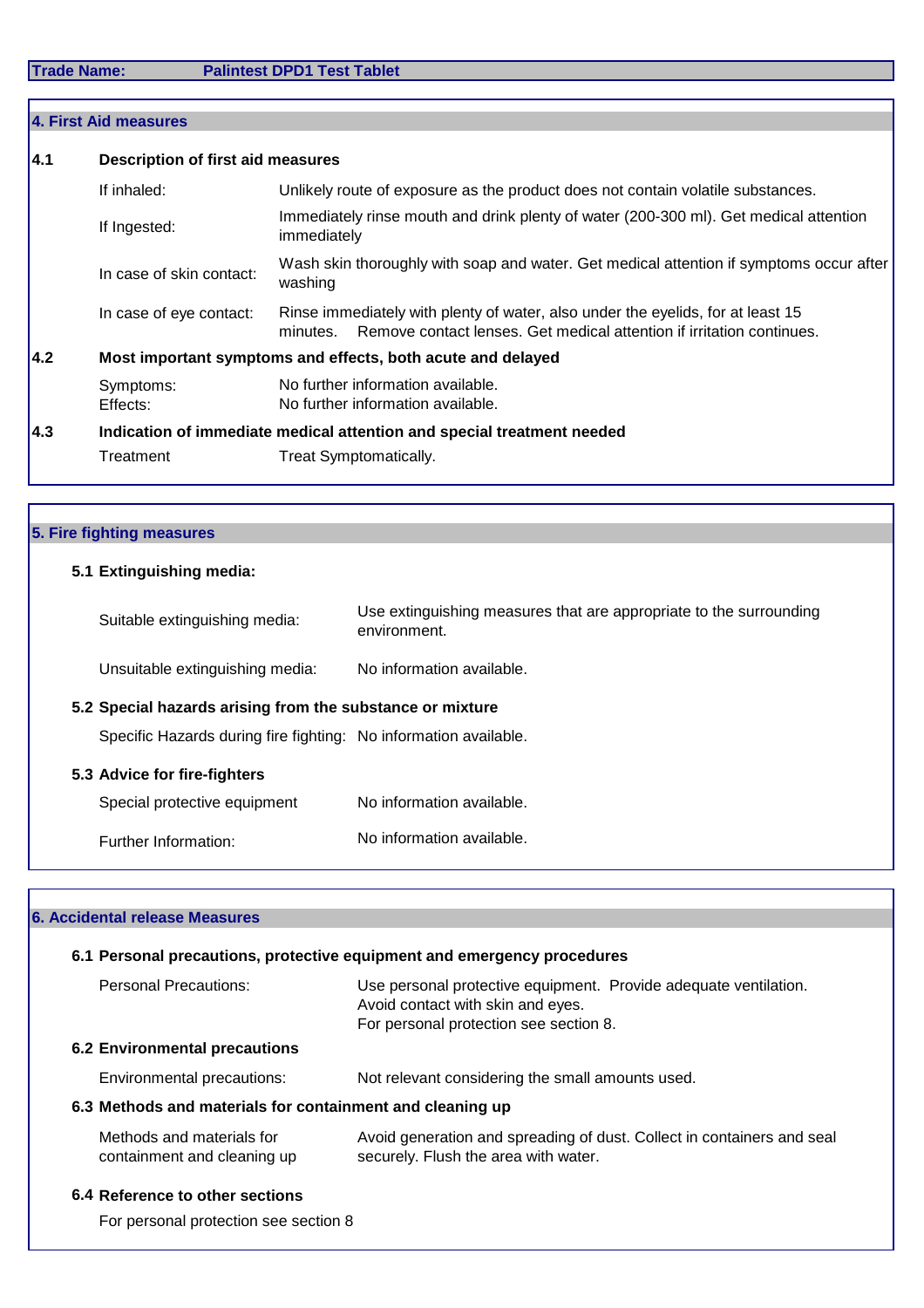| 7. Handling and storage |                                                                   |                                                                     |                                                                                                                                                                                            |  |
|-------------------------|-------------------------------------------------------------------|---------------------------------------------------------------------|--------------------------------------------------------------------------------------------------------------------------------------------------------------------------------------------|--|
|                         |                                                                   | 7.1 Precautions for safe handling                                   |                                                                                                                                                                                            |  |
|                         |                                                                   | Advice on safe handling:                                            | Use personal protective equipment. Avoid handling which leads to dust<br>formation.                                                                                                        |  |
|                         |                                                                   | Hygiene measures:                                                   | Keep away from food, drink and animal feeding stuffs. Smoking, eating<br>and drinking should be prohibited in the application area. Wash hands<br>before breaks and at the end of workday. |  |
|                         | 7.2 Conditions for safe storage, including any incompatibilities. |                                                                     |                                                                                                                                                                                            |  |
|                         |                                                                   | Requirements for storage areas and<br>containers:                   | Keep in original containers. Store in a cool and well ventilated place.                                                                                                                    |  |
|                         |                                                                   | Advice on protection against fire and The product is not flammable. |                                                                                                                                                                                            |  |
|                         |                                                                   | Further information on storage<br>conditions:                       | No further data available                                                                                                                                                                  |  |
|                         |                                                                   | Advice on common storage:                                           | Keep away from food, drink and animal feeding stuffs.                                                                                                                                      |  |
|                         |                                                                   | 7.3 Specific end uses<br>Specific use(s)                            | <b>Water Testing</b>                                                                                                                                                                       |  |

| 8.1 Control parameters<br><b>Regulatory Basis:</b>   | EU. Indicative Exposure and Directives relating to the protection of                                                        |
|------------------------------------------------------|-----------------------------------------------------------------------------------------------------------------------------|
|                                                      | risks related to work exposure to chemical, physical, and biological agents.                                                |
| Not regulated                                        |                                                                                                                             |
| 8.2 Exposure controls<br><b>Engineering measures</b> | Refer to protective measures listed in sections 7 and 8.                                                                    |
|                                                      |                                                                                                                             |
| Respiratory protection                               | No specific recommendation made, but protection against nusiance dust must<br>be used when levels above 10mg/m <sup>3</sup> |
| Hand protection                                      | Use suitable protective gloves if risk of skin contact.                                                                     |
| Glove thickness:<br>Material:<br>Gloves:             | No recommendation<br>No recommendation<br>No recommendation                                                                 |
| Eye protection                                       | Advice: Tightly fitting safety goggles.                                                                                     |
| Skin and body protection                             | Advice: Protective clothing.                                                                                                |
|                                                      | Personal protective equipment<br>Advice:<br>Advice:<br><b>Environmental exposure controls</b>                               |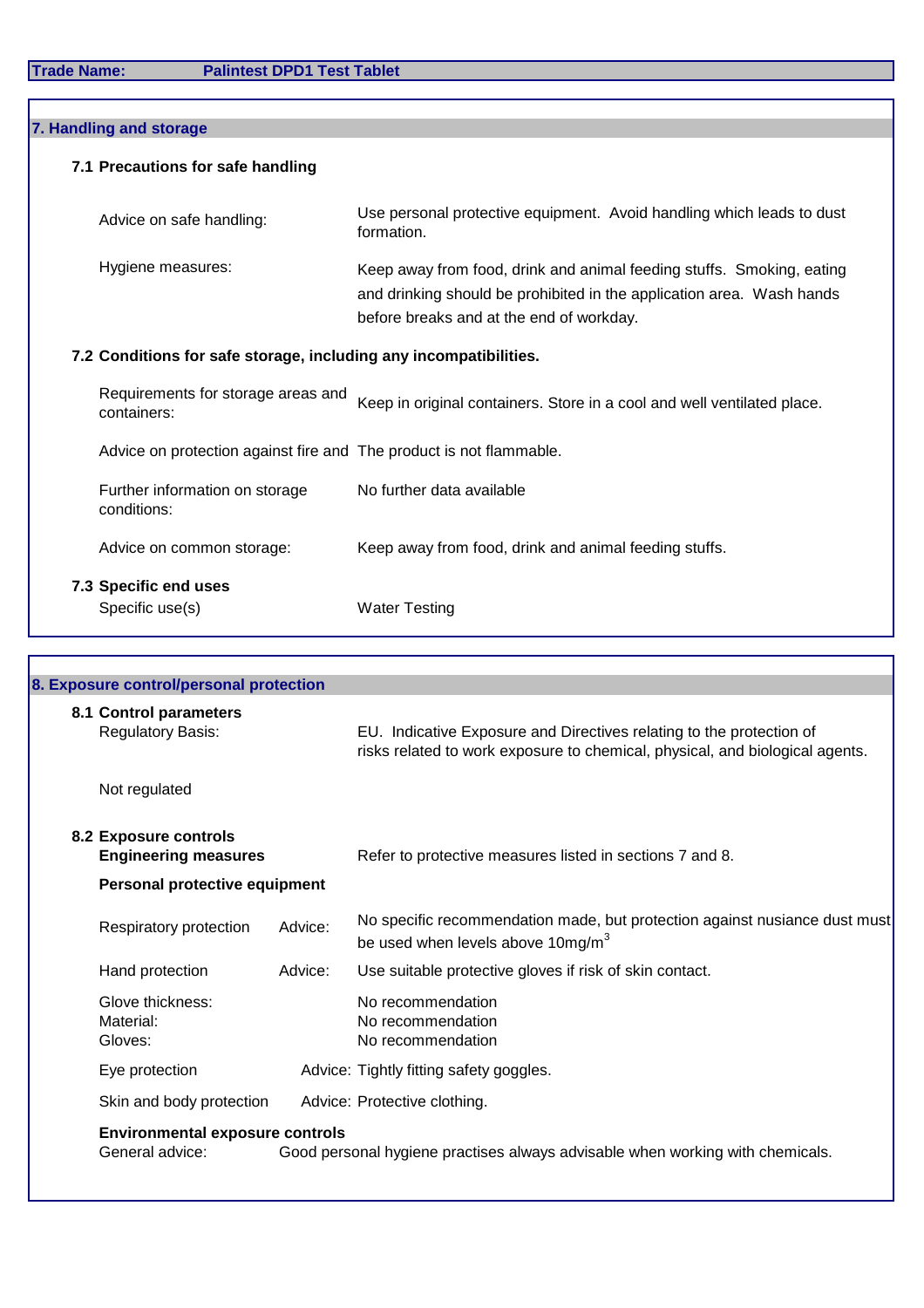## **9. Physical and chemical properties**

## **9.1 Information on basic physical and chemical properties**

| Form:<br>Colour:<br>Odour:<br>Odour Threshold:                                                                                                                                                              | Solid<br>Off white<br>odourless<br>Currently we do not have any information from our supplier about this.                                                                                                                                                                                                                                                                                                                                                                                                     |
|-------------------------------------------------------------------------------------------------------------------------------------------------------------------------------------------------------------|---------------------------------------------------------------------------------------------------------------------------------------------------------------------------------------------------------------------------------------------------------------------------------------------------------------------------------------------------------------------------------------------------------------------------------------------------------------------------------------------------------------|
| pH @ 20°C:                                                                                                                                                                                                  | Currently we do not have any information from our supplier about this.                                                                                                                                                                                                                                                                                                                                                                                                                                        |
| Solidification point                                                                                                                                                                                        | Currently we do not have any information from our supplier about this.                                                                                                                                                                                                                                                                                                                                                                                                                                        |
| Boiling point/boiling range:                                                                                                                                                                                | Currently we do not have any information from our supplier about this.                                                                                                                                                                                                                                                                                                                                                                                                                                        |
| Flash point:                                                                                                                                                                                                | Currently we do not have any information from our supplier about this.                                                                                                                                                                                                                                                                                                                                                                                                                                        |
| Evaporation rate:<br>Flammability (solid, gas)<br>Upper explosion limit:<br>Lower explosion limit:<br>Vapour pressure:<br>Relative vapour density:                                                          | Currently we do not have any information from our supplier about this.<br>Currently we do not have any information from our supplier about this.<br>Currently we do not have any information from our supplier about this.<br>Currently we do not have any information from our supplier about this.<br>Currently we do not have any information from our supplier about this.<br>Currently we do not have any information from our supplier about this.                                                      |
| Density @ 20°C:<br>Water solubility:<br>Partition coeffcient:n-octanol/water:<br>Ignition temperature:<br>Thermal decomposition:<br>Viscosity, kinematic:<br>Explosive properties:<br>Oxidising properties: | Currently we do not have any information from our supplier about this.<br>completely miscible.<br>Currently we do not have any information from our supplier about this.<br>Currently we do not have any information from our supplier about this.<br>Currently we do not have any information from our supplier about this.<br>Currently we do not have any information from our supplier about this.<br>Product is not explosive.<br>Currently we do not have any information from our supplier about this. |

**9.2 Other Information** 

Molecular Weight: Currently we do not have any information from our supplier about this.

|                 | 10. Stability and reactivity                      |                                                                                          |
|-----------------|---------------------------------------------------|------------------------------------------------------------------------------------------|
| 10.1 Reactivity |                                                   |                                                                                          |
| Advice:         |                                                   | No information available.                                                                |
|                 | <b>10.2 Chemical stability</b>                    |                                                                                          |
| Advice:         |                                                   | No decomposition if stored and applied as directed.<br>No further information available. |
|                 | 10.3 Possibility of hazardous reactions           |                                                                                          |
|                 | Hazardous reactions:                              | No hazardous reactions known                                                             |
|                 | 10.4 Conditions to avoid                          |                                                                                          |
|                 | Conditions to avoid                               | Avoid excessive heat for prolonged periods of time.                                      |
|                 | 10.5 Incompatible materials<br>Materials to avoid | No information available.                                                                |
|                 | 10.6 Hazardous decomposition products             |                                                                                          |
|                 | Hazardous decomposition products: Carbon monoxide |                                                                                          |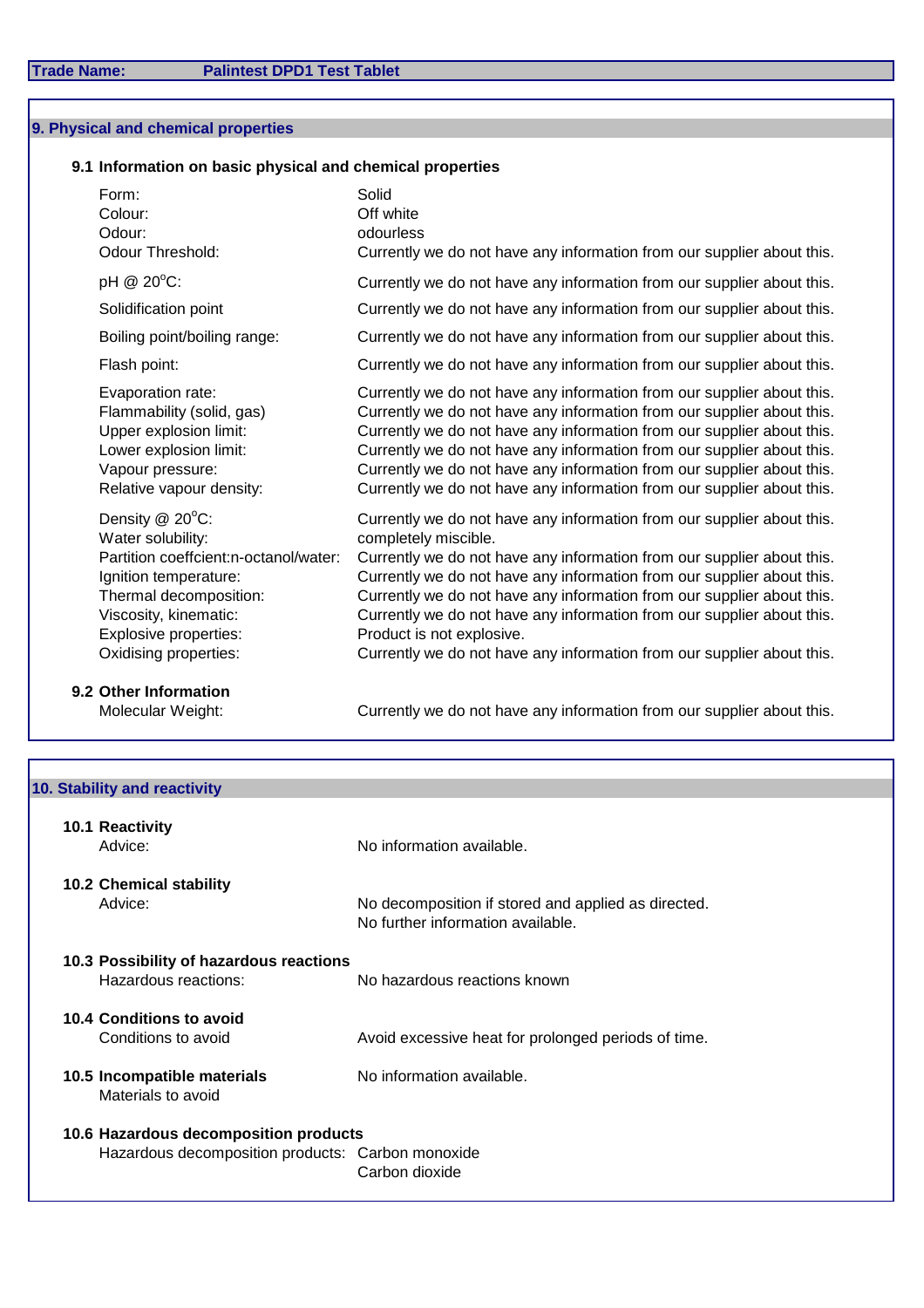**Trade Name: Palintest DPD1 Test Tablet**

| <b>Acute Toxicity</b><br>Oral<br>May cause discomfort if swallowed<br><b>Irritation</b><br><b>Skin</b><br>Powder may irritate skin                                         |
|----------------------------------------------------------------------------------------------------------------------------------------------------------------------------|
|                                                                                                                                                                            |
|                                                                                                                                                                            |
|                                                                                                                                                                            |
|                                                                                                                                                                            |
|                                                                                                                                                                            |
|                                                                                                                                                                            |
| <b>Eyes</b>                                                                                                                                                                |
| Particles in the eys may cause irritation and smarting                                                                                                                     |
| <b>Further information</b>                                                                                                                                                 |
| No specific symptoms noted but this chemical may still have adverse health<br>Other relevant toxicity information:<br>impact, either in general or on certain individuals. |
|                                                                                                                                                                            |

**12.2 Persistence and degradability**

Remarks: No data available

**12.3 Bioaccumlative potential** Remarks: No data available

#### **12.4 Mobility in soil** Remarks: No data available

#### **12.5 Results of PBT and PvB assessment** Remarks: No data available

#### **12.6 Other adverse effects**

## **Additional ecological information**

Remarks:

| <b>13. Disposal Considerations</b> |                                                                                                                                                                                                  |
|------------------------------------|--------------------------------------------------------------------------------------------------------------------------------------------------------------------------------------------------|
| 13.1 Waste treatment methods       |                                                                                                                                                                                                  |
| Product:                           | Disposal together with normal waste is not allowed. Special disposal is<br>required according to local regulations. Do not let product enter drains.<br>Contact waste disposal services.         |
| Contaminated packaging:            | Empty contaminated packaging thoroughly. They can be re-cycled after<br>thorough and proper cleaning. Packaging that cannot be cleaned is to be<br>disposed of in the same manner as the product |